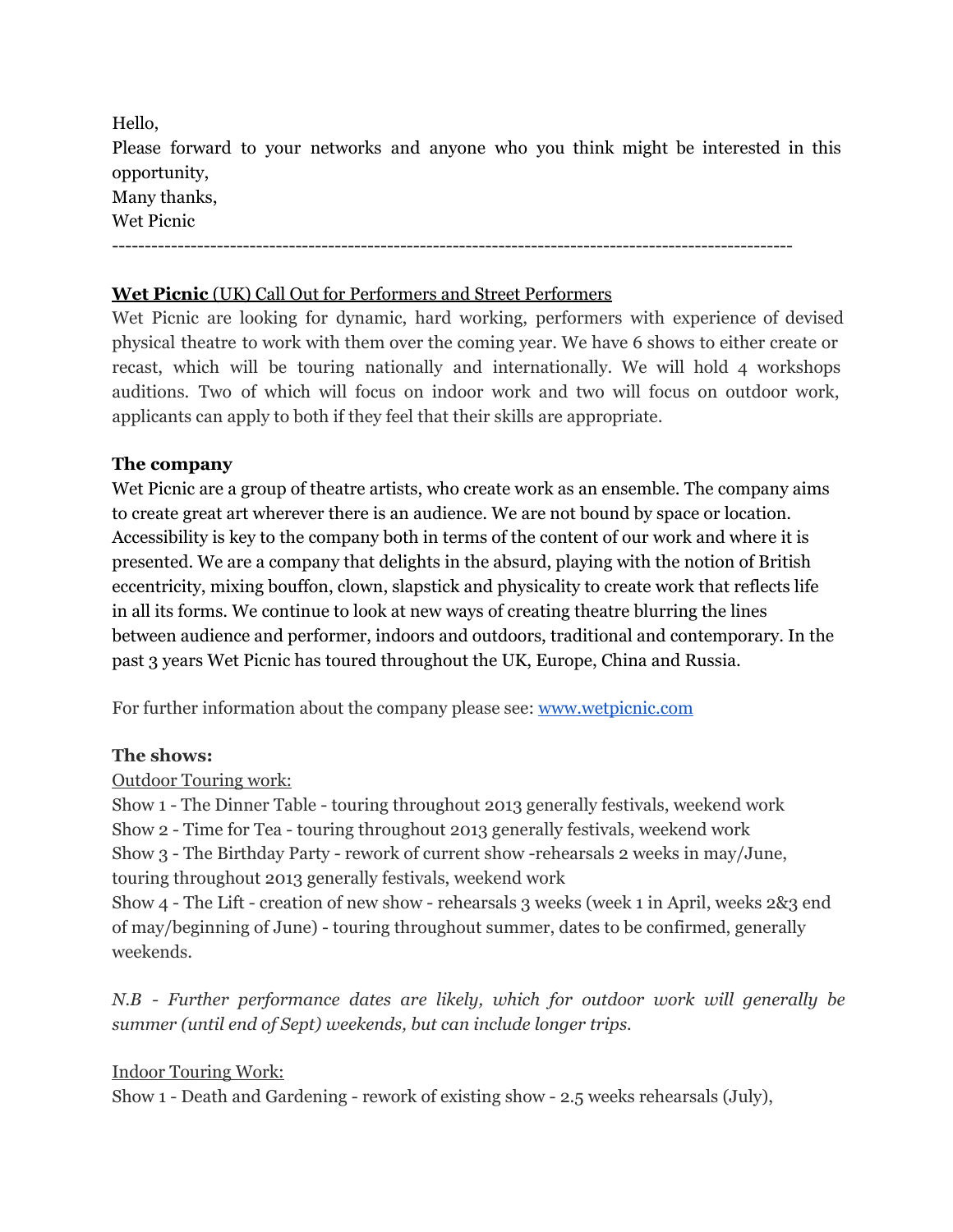Edinburgh (full festival) national tour (last week of September all of October), spring tour (TBC) Show 2 - Suitcases - R&D of new show - (21st October - 15th November)

# **Applicants should:**

- have strong improvisational skills
- be used to working physically
- have experience or skills in clowning and/or bouffon work
- be used to devised ensemble creation
- expect to work some long days, pack vans and be part of a team that all mucks in

## **Desirable are skills in:**

- Mime
- Dance (any discipline)
- Prop making
- Puppetry

Additional skills are always interesting to us as we create work through play and devise as an ensemble.

## **Fee**

Rehearsal and performance fees will be paid above equity minimum and vary depending on the project. Please note that there is a reduced fee for Edinburgh.

To apply please e-mail <u>[auditions@wetpicnic.com](mailto:auditions@wetpicnic.com)</u> including:

1) A CV (max 2 pages)

2) A brief covering letter

3) If you application is for indoor work, outdoor work, a specific show or to be considered for general company

4) Photos and links to relevant footage (max 4 pictures)

5) Please let us know if you have a driving licence and a hold a valid passport

# **Auditions**

Successful applicants will be invited to attend one of four workshop auditions:

## **Tuesday 2nd April Afternoon - Indoor Work**

**Tuesday 2nd April Evening - Outdoor Work**

**Tuesday 9th April Afternoon - Outdoor Work**

**Tuesday 9th April Evening - Indoor Work**

# **Recalls on Wed 10th April.**

Auditions to be held in North London, times to be confirmed.